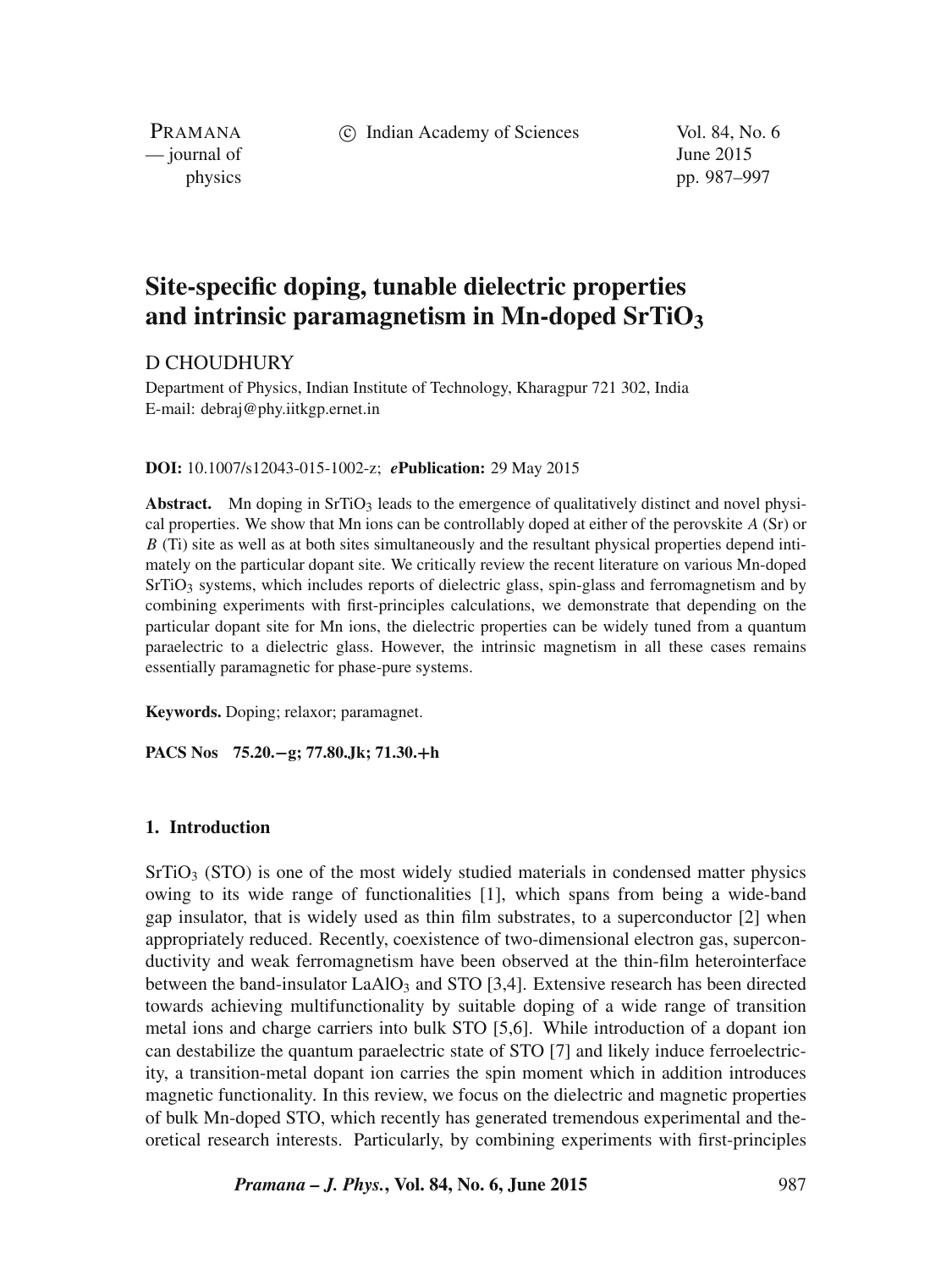calculations, we show that the dielectric properties of STO get significantly altered on doping with Mn, and the site of Mn doping has a marked influence on both the qualitative as well as quantitative dielectric properties. We also discuss the magnetic properties of various Mn-doped systems and our results show that while all phase-pure systems remain essentially paramagnetic without any trace of magnetic ordering down to the lowest temperature, minute spontaneous magnetization signals can emerge by the presence of tiny quantities of magnetic impurity phases in some samples, which often gets overlooked by the routinely employed standard sample characterization techniques.

## **2. Results and discussion**

## 2.1 *Mn doping in SrTiO*<sup>3</sup>

STO crystallizes in the cubic space group  $Pm-3m$  which consists of corner-shared TiO<sub>6</sub> octahedra where Ti<sup>4+</sup> is coordinated by six O<sup>2−</sup> atoms (as shown in figure 1a) and Sr<sup>2+</sup> in the cuboctahedral cavity, coordinated by twelve  $O^{2-}$  atoms (as shown in figure 1b). As Mn can exist in a wide variety of oxidation states, it can be doped either as  $Mn^{2+}$  at the perovskite A (Sr) site (SrMn) or as  $Mn^{4+}$  at the B (Ti) site (TiMn) or simultaneously at both the A and B sites in the corresponding oxidation states of  $(2+)$  and  $(4+)$  respectively  $(SrMnTiMn)$  [8]. The solubility limit of Mn ions at the A site is suggested to be much less (∼3%) compared to that at the B site (∼15%) [9], probably driven by the increased thermodynamic stability of the latter configuration [10]. These site-specific Mn dopings in STO can be achieved by the conventional mixed oxide method [8,9], starting with  $SrCO<sub>3</sub>$ ,  $TiO<sub>2</sub>$  and  $Mn<sub>2</sub>O<sub>3</sub>$  in stoichiometric amounts. Room-temperature X-ray diffraction (XRD) suggests that all the Mn-doped STO samples (SrMn, TiMn, SrMnTiMn) crystallize in the cubic  $Pm-3m$  space group accompanied by reduced unit-cell sizes due to the smaller ionic radii of Mn ions [8,9].

Electron paramagnetic resonance (EPR) has been widely employed to investigate the valences and local environments of the doped Mn ions in the STO lattice [11–13]. Specifically, characteristic values of hyperfine splittings and Lande  $g$  factors in the corresponding EPR spectra have been very effective in distinguishing between the SrMn,



Figure 1. Schematic crystal structure of SrTiO<sub>3</sub> showing (a) six-oxygen-coordinated Ti and (**b**) twelve-oxygen-coordinated Sr atoms.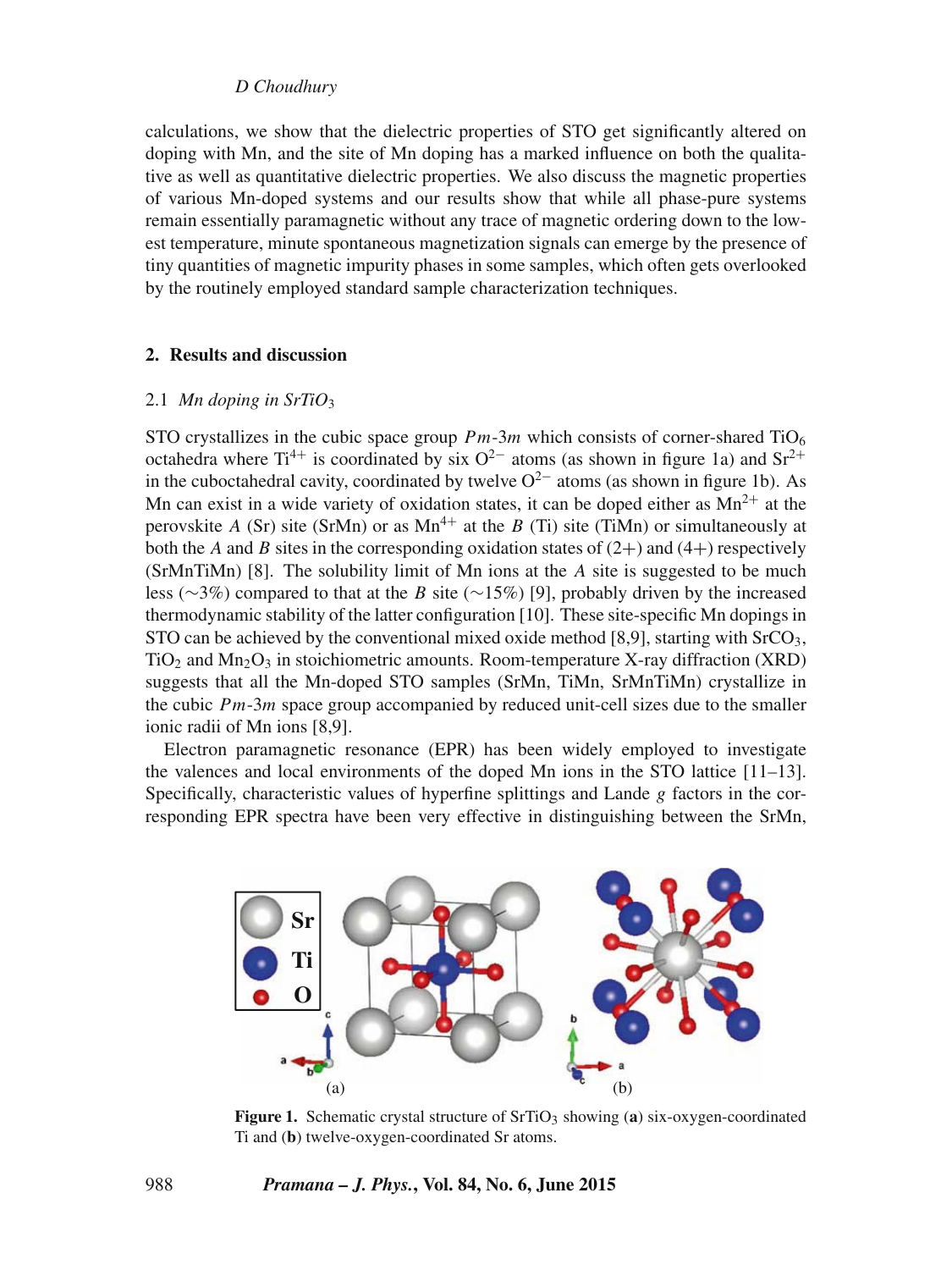TiMn and SrMnTiMn samples [8,14,15]. The room-temperature EPR spectra collected on  $Sr_{0.98}M_{0.02}TiO_3$  (SrMn), SrTi $_{0.99}M_{0.01}O_3$  (TiMn) and  $Sr_{0.97}M_{0.03}Ti_{0.93}M_{0.07}O_3$ (SrMnTiMn) samples are shown in figure 2. The EPR spectrum of SrMn is seen to have a hyperfine splitting of 88 Oe and a Lange g factor of 2.01, which is characteristic of the presence of  $Mn^{2+}$  ions doped at the Sr site [13]. The EPR spectra of TiMn sample consist of a sextet of lines with a hyperfine splitting of 74 Oe and a Lande g factor of 1.997, and is characteristic of the expected presence of  $Mn^{4+}$  ions doped at the Ti site [11,12]. Further, additional but weak signals (∼5% relative intensity) with hyperfine splittings of 75 Oe (86 Oe) are barely discernible for SrMn (TiMn) in figure 2, suggesting the presence of minute quantities of unintented doping of  $Mn^{4+}$  ions at the Ti site  $(Mn^{2+})$  doping at the Sr site) for SrMn (TiMn) [15]. Such small complimentary dopings for SrMn and TiMn samples are possibly within the synthetic uncertainties of our mixed-oxide method. Finally, the EPR spectrum of SrMnTiMn sample consists of a broad background, well known to arise at such high Mn concentrations, resulting from dipolar interactions and exchange coupling between the dopant ions [8,15]. However, the same spectrum also consists of finer features riding on the broad background, and these hyperfine-split features show one-to-one correspondences with those of SrMn and TiMn, as shown by the guide lines in figure 2, thus demonstrating that SrMnTiMn consists of two species of doped Mn ions:  $Mn^{2+}$  ions doped at the Sr site and  $Mn^{4+}$  ions doped at the Ti site as per the synthetic design [8]. Reduced TiMn samples also exhibit EPR signals (sextet pattern with hyperfine splitting of around 84 Oe and Lande g factor of 2.005) due to the presence of  $Mn^{2+}$ ions at the octahedral site associated with the presence of oxygen vacancies [14,16,17]. Further, in reduced Mn-doped STO samples, EPR signals corresponding to  $Mn^{3+}-V_{\Omega}$  (V<sub>O</sub> denotes an oxygen vacancy site) centres [18] can also be observed. However, the presence of  $Mn^{3+}$  ions was ruled out for SrMn or TiMn samples prepared by mixed-oxide methods in air or nitrogen gas atmospheres [15].



**Figure 2.** Room-temperature electron paramagnetic resonance (EPR) spectra of SrMn, TiMn and SrMnTiMn (adapted from ref. [8]).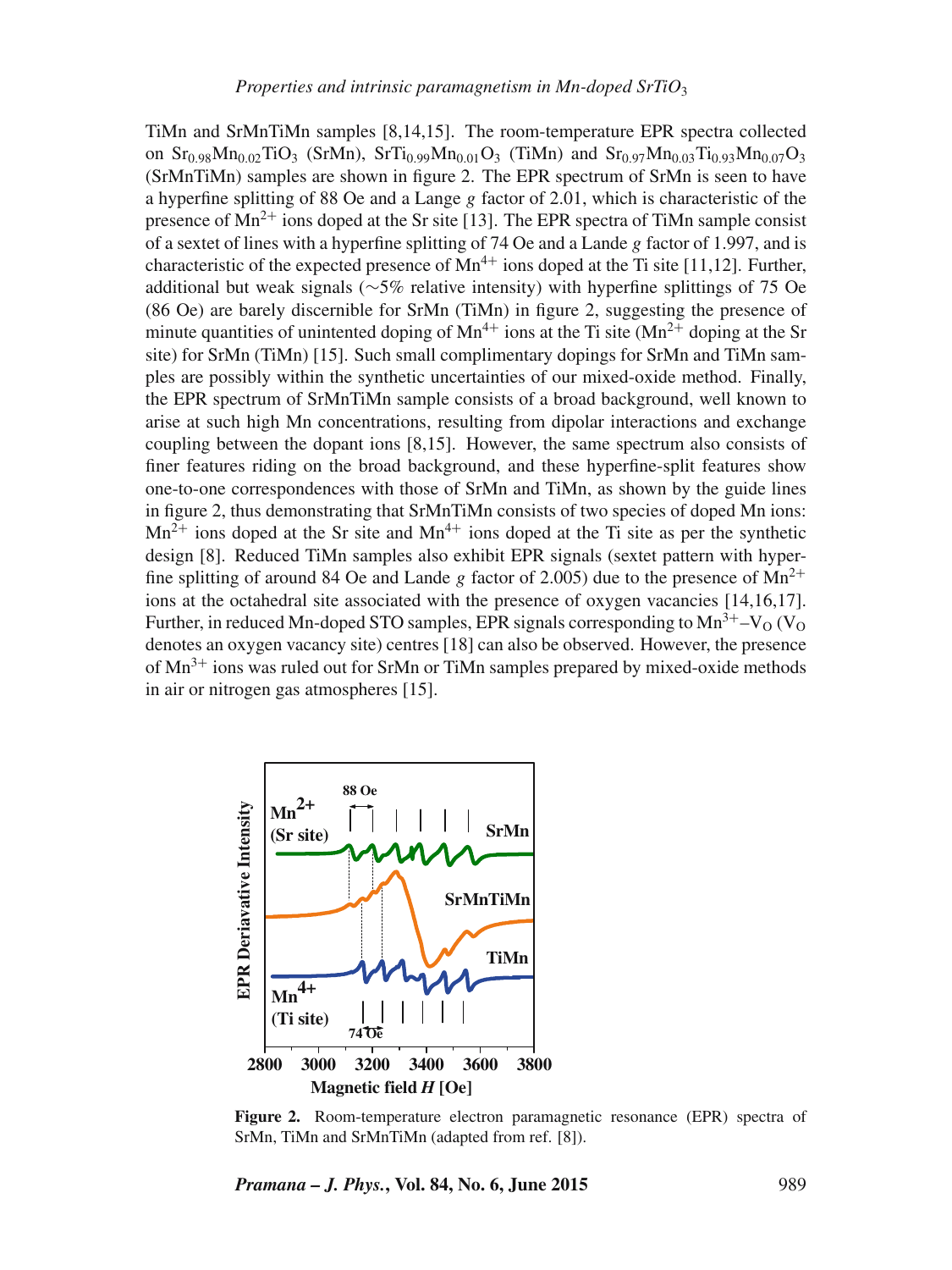Recent X-ray absorption near-edge structural (XANES) study on TiMn samples suggests  $\sim$ 7% of Mn<sup>2+</sup> doping at the Sr site [19], similar to the above EPR results. However, XANES studies on SrMn sample have suggested the presence of significant amounts of Mn<sup>4+</sup> ions at the Ti site, as large as ∼50% of the total Mn ions [19,20], thus, being in sharp contrast with the corresponding EPR results, which suggest only ∼5% occupancy at the Ti site [15]. We note that these XANES results were mainly based on comparisons with reference compounds containing the same valence state of Mn, namely using  $SrMnO<sub>3</sub>$  as a reference for TiMn and MnTiO<sub>3</sub> for SrMn [19,20]. Surprisingly, the reference compound, i.e. MnTiO<sub>3</sub>, which was used for SrMn, crystallizes in the ilmenite  $R-3$  space group and contains Mn<sup>2+</sup> ions coordinated with six  $\overrightarrow{O}^{2-}$  ions. Thus, the local structure around the  $Mn^{2+}$  ions in MnTiO<sub>3</sub> is very different from SrMn, which contain Mn<sup>2+</sup> ions coordinated with twelve  $O^{2-}$  ions and in a cubic lattice. SrMnO<sub>3</sub>, which crystallizes in the hexagonal structure, is in contrast with TiMn which crystallizes in the cubic structure. However, SrMnO<sub>3</sub> contains Mn<sup>4+</sup> ions coordinated with six O<sup>2−</sup> ions as in TiMn. Thus, although  $SrMnO<sub>3</sub>$  is partly suitable as a reference compound for TiMn, it is very difficult to get a suitable reference compound for SrMn. In order to further investigate these results, XANES experiments were performed on our SrMn and TiMn samples at the XAFS beamline at Elettra Sincrotrone Centre in Italy. Figures 3a and 3b show the room-temperature Mn K-edge XANES spectra of TiMn and SrMn, along with few reference compounds:  $SrMnO<sub>3</sub>$  [20],  $MnTiO<sub>3</sub>$  [20] and MnO. As seen by the comparison in figure 3a, the XANES spectra of TiMn can be reasonably well explained using the reference  $SrMnO<sub>3</sub>$ (as shown by the guidelines, albeit with some differences) suggesting a predominantly B-site occupancy as  $Mn^{4+}$  ions in TiMn. The XANES spectrum of SrMn, as shown in figure 3b, consists of two spectral regions with strong absorptions, one around 6545 eV and the other around 6554 eV (shown by the dashed lines). MnTiO<sub>3</sub> has a large intensity around 6545 eV. However, its absorption drops around 6554 eV, where  $SrMnO<sub>3</sub>$  has large absorption intensity. This probably prompted Valant *et al* [19] to use a superposition of MnTiO<sub>3</sub> and SrMnO<sub>3</sub> to act as a reference for SrMn and to assign the respective contributions from MnTiO<sub>3</sub> and SrMnO<sub>3</sub> to the presences of Mn ions at Sr and Ti sites, respectively. Measurement on MnO, which crystallizes in the cubic  $Fm-3m$  space group and consists of Mn<sup>2+</sup> ions coordinated with six  $O^{2-}$  ions, was performed to act as a reference for SrMn. However, as we show in figure 3b, the XANES spectra of the reference compounds for SrMn, namely MnO and  $MnTiO<sub>3</sub>$ , differ both qualitatively and quantitatively between themselves, with MnO having strong absorptions around 6545 and 6554 eV. Thus, although the origin of such features has not been discussed here, the sharp intensity differences between the two reference compounds clearly illustrate the inadequancy of either  $MnTiO<sub>3</sub>$  or MnO to act as a suitable reference compound for SrMn, and, thus, unlike in refs [19,20], we refrain from performing any quantitative estimates of relative site occupancies from the XANES data.

X-ray absorption spectroscopy (XAS), which is known to provide very distinct Mn  $L_{2,3}$  spectral shapes for different valencies of Mn ions [21], was used to distinguish Mn<sup>2+</sup> dopants at the Sr site from  $Mn^{4+}$  dopants at the Ti site [8]. A comparison of the XAS spectral shapes of SrMn and TiMn with the reference compounds, as shown in figures 3c and 3d, clearly establishes the presence of  $Mn^{2+}$  valence state in SrMn and  $Mn^{4+}$ valence state in TiMn samples. The XAS results, thus, clearly rule out the presence of any significant amount of  $Mn^{4+}$  ions in SrMn, as was suggested by the XANES analysis.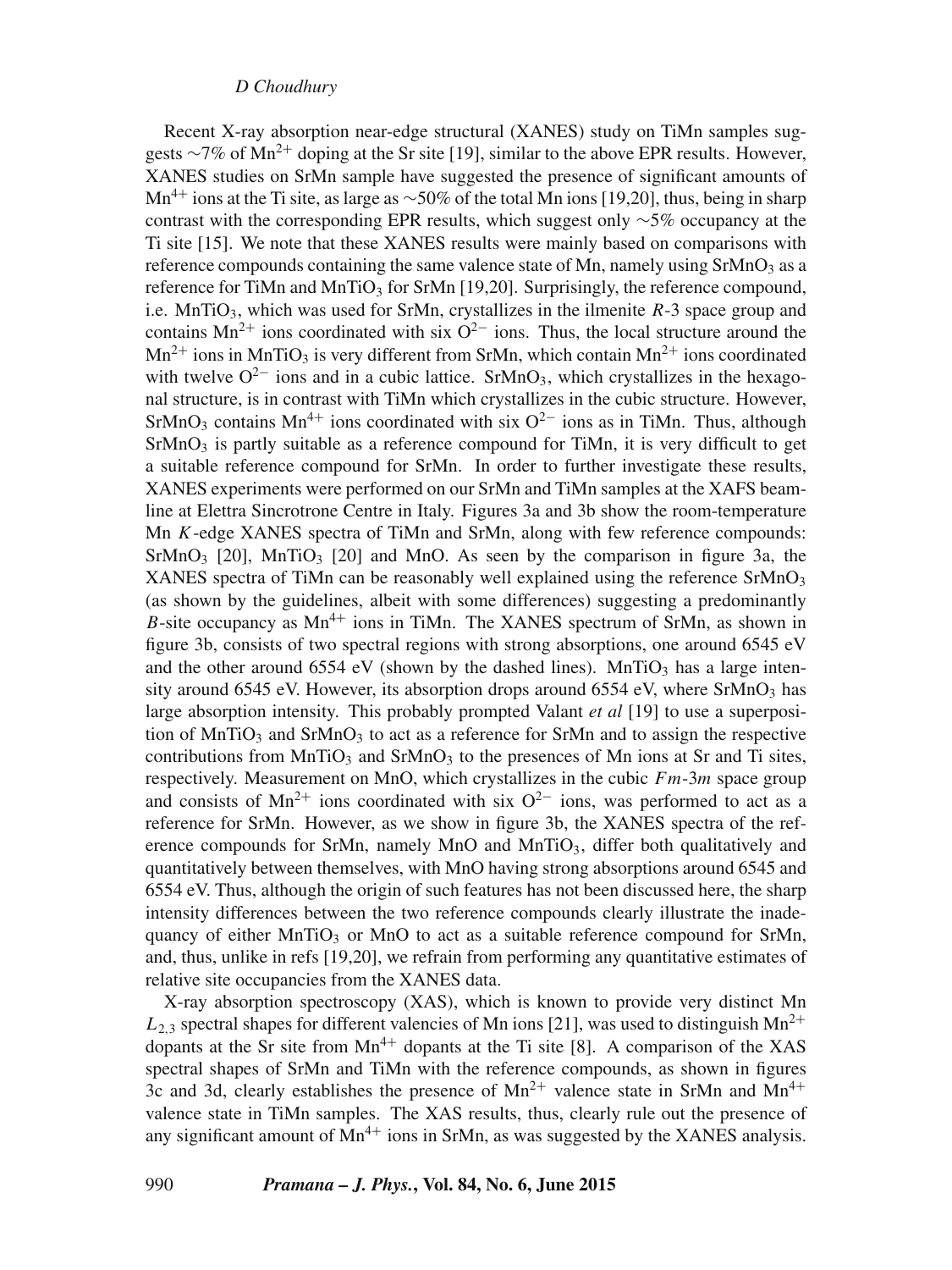

**Figure 3.** Room-temperature Mn K-edge X-ray absorption near-edge structure (XANES) spectra of (**a**) SrMn, (**b**) TiMn and the Mn  $L_{2,3}$ -edge X-ray absorption (XAS) spectra of (**c**) SrMn and (**d**) TiMn (panels (**c**) and (**d**) are adapted from ref. [8]).

The presence of small amounts of  $Mn^{4+}$  ions in SrMn or  $Mn^{2+}$  ions in TiMn, as was suggested by the EPR findings, cannot, however, be ruled out by these XAS data as the signal from such minute contributions may be overwhelmed by the dominant signals from  $Mn^{2+}$  and  $Mn^{4+}$  in SrMn and TiMn, respectively.

#### 2.2 *Dielectric properties*

Having elaborated on the valences and site occupancies of Mn ions in SrMn, TiMn and SrMnTiMn samples, we shall now discuss their dielectric properties. STO is a quantum paraelectric, which does not undergo any electrical ordering down to ∼0 K. Intriguingly, doping small amounts (∼2%) of Mn ions at the Sr site induces sharp qualitative changes. Figure 4a shows the temperature dependence of the relative dielectric constants  $(\epsilon_{r})$  of SrMn; SrMn exhibits strong dielectric relaxations, with the temperature  $(T<sub>m</sub>)$  for occurence of the maximum dielectric constant increasing with the increase of the measurement frequency  $(f_i)$  [8,22,23]. These dielectric relaxations in SrMn have been understood using a critical slowing down analysis, which is traditionally employed to study the second-order spin glass phase transition [24];  $T<sub>m</sub>$  was seen to depend on  $f<sub>i</sub>$  with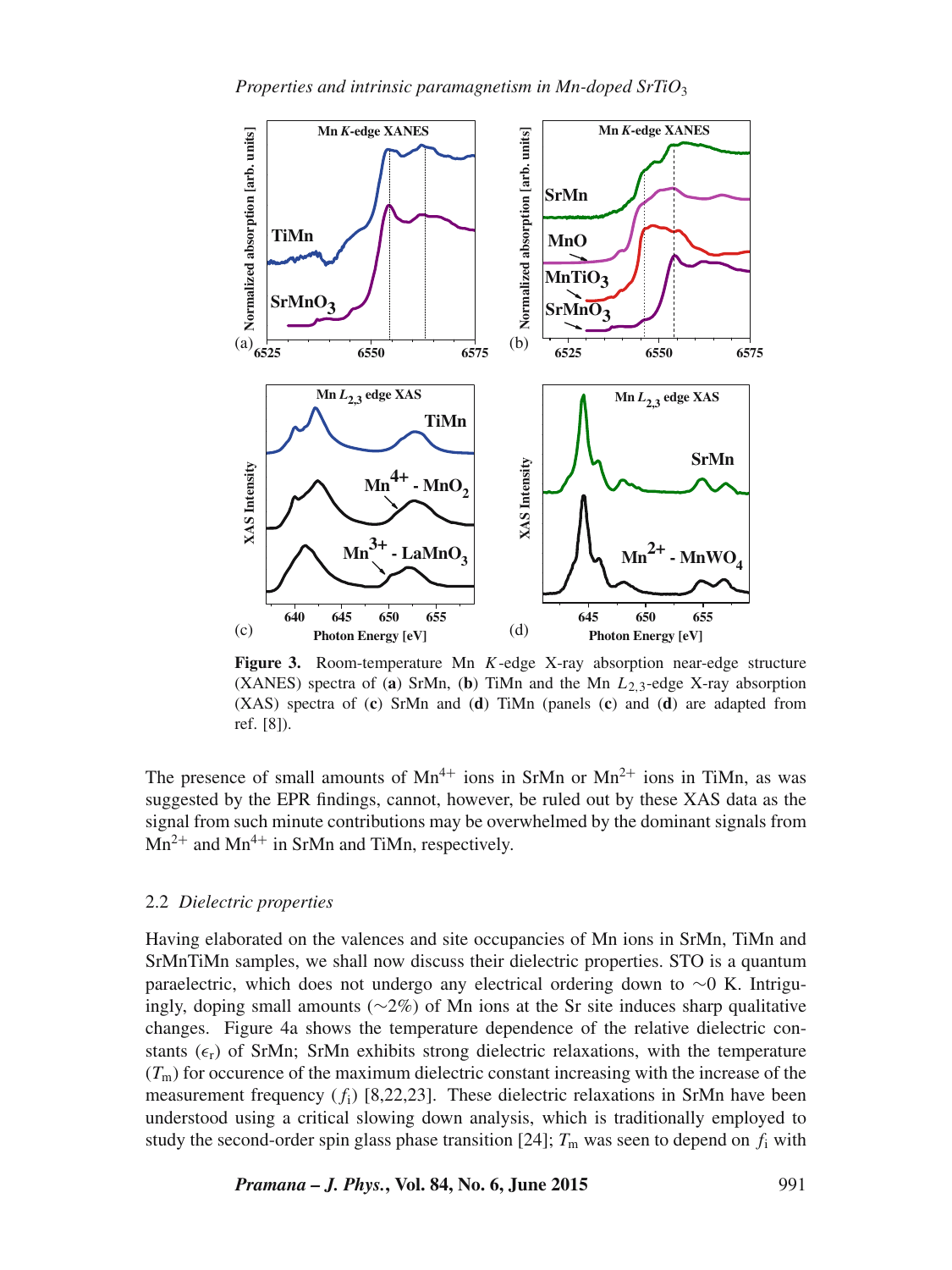a power-law relation  $f_1 \sim f_0 \times (\frac{T_m}{T_{gl}} - 1)^{z \nu}$  [8,22,23];  $T_{gl}$  (the glass transition temperature) ~ 40 K, zv (the critical exponent) ~ 10.6 and  $f_0$  (the attempt frequency) ~ 1.3×10<sup>6</sup> Hz was found for SrMn [8]. Such glassy dielectric properties indicate the presence of multiple ground states for the electric polarization in SrMn. As shown by EXAFS [20] and also first-principles calculations [8], Mn ions off-centres from the ideal A-site position in SrMn along the  $(0\ 0\ 1)$  direction ( $r_A = 1.25$  Å for Mn<sup>2+</sup> is smaller than  $r_A =$ 1.44 Å for  $Sr^{2+}$ ), and as there are six equivalent ways of undergoing this off-centring in a cubic lattice, it gives rise to a large degenerate energy landscape for the orientation of the corresponding electrical dipole moment. In sharp contrast, as seen in figure 4b, TiMn does not exhibit any dielectric relaxations and seemingly retains the quantum paraelectric state as undoped STO [8,25]. Similar quantum paraelectric properties as TiMn have recently been observed in STO doped with other transition metal ions at its  $B$  site, like V, Fe, Ni [26]. These results are intriguing because the dielectric properties of STO are intimately related to the Ti  $3d^0$  state and, thus, *apriori B*-site doping with a non- $3d^0$  ion is expected to induce drastic qualitative changes. The dielectric properties of SrMn and TiMn also exhibit significant quantitative differences; While  $\epsilon_r$  of SrMn shows a modest



**Figure 4.** Dielectric constants of (**a**) SrMn, (**b**) TiMn and (**c**) SrMnTiMn. Isothermal magnetization of SrMn (inset of (**a**)) and that of TiMn (inset of (**b**)) showing a linear dependence of magnetization on applied magnetic fields without any hysteresis. (**d**) The dielectric constant of SrMnTiMn in the presence and absence of a magnetic field of 1 Tesla (adapted from ref. [8]).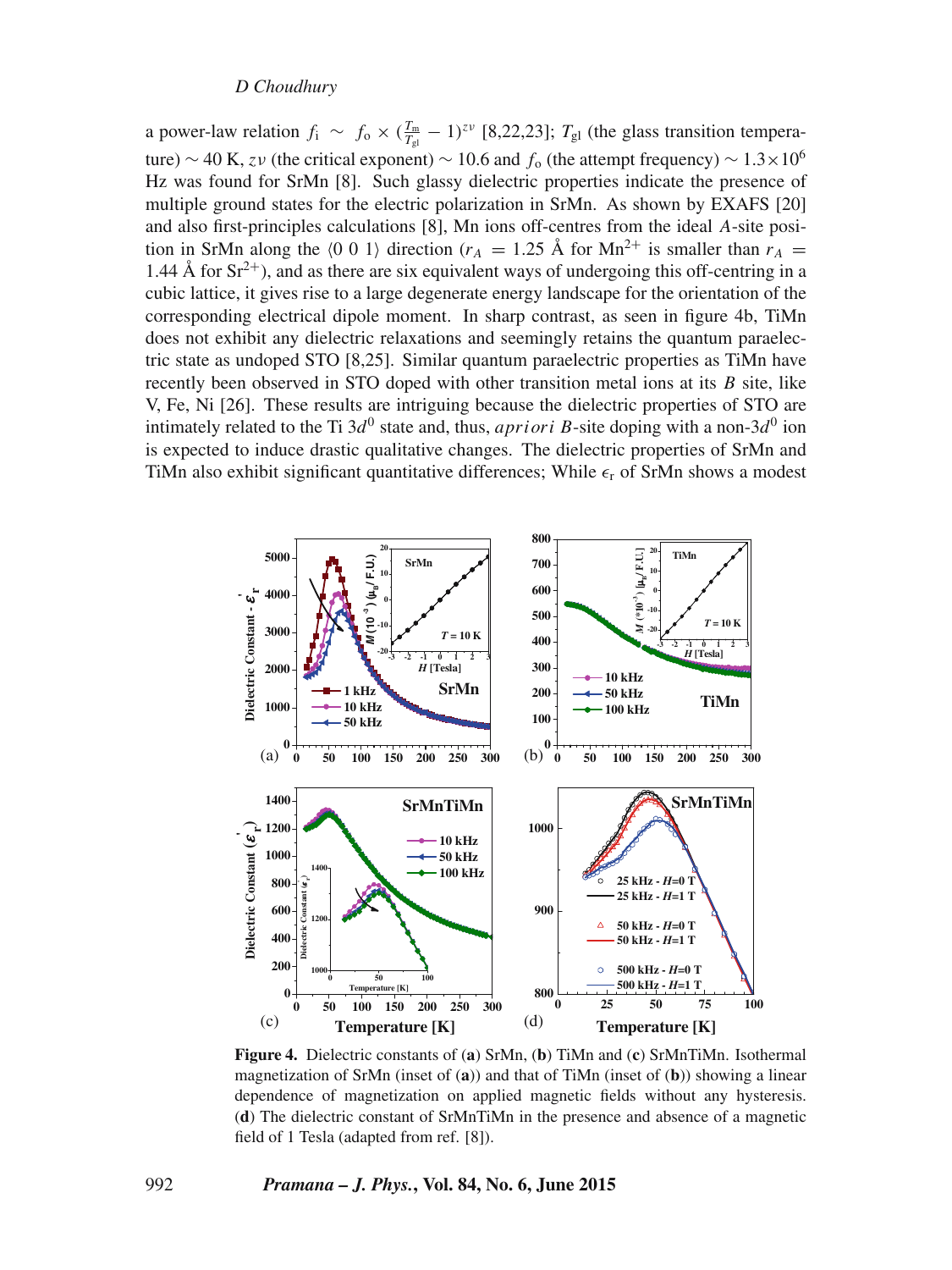|                             | SrTiO <sub>3</sub> | SrMn  | TiMn | SrMnTiMn |
|-----------------------------|--------------------|-------|------|----------|
| $\epsilon_{\rm r}^{\prime}$ | 248                | 278   | 140  | 251      |
| $D = \tan \delta$           | 0.002              | 0.005 | 0.03 | 0.0003   |

Table 1. Comparison of dielectric properties of SrTiO<sub>3</sub>, SrMn, TiMn and SrMnTiMn at 300 K and 1 MHz (adapted from ref. [8]).

increase compared to STO, TiMn has a lower dielectric constant. Further, the dielectric loss  $(D)$  of SrMn retains a favourable value, whereas D for TiMn is distinctly higher, as shown in table 1. SrMnTiMn also exhibits glassy dielectric properties, with the dielectric constant exhibiting distinct dielectric relaxations, as shown in figure 4c. An analysis of the dielectric relaxations of SrMnTiMn using the same critical slowing down analysis, as employed for SrMn, yields the values of  $T_{gl}$ , zv and  $f_0$  as 35 K, 7.8 and  $9 \times 10^7$  Hz, respectively [8]. These obtained relaxation constants of SrMnTiMn are very similar to those of SrMn, suggesting that the glassy dielectric properties of SrMnTiMn also arise from off-centric displacements of Mn ions at the Sr site [8]. Quantitatively, SrMnTiMn exhibits distinctly superior dielectric properties, with a lower D (better by an order of magnitude than STO), and still retaining the superior  $\epsilon_r$  of STO, as shown in table 1.

Comparative analysis of the phonon spectra of STO, TiMn, SrMn and SrMnTiMn provides valuable insights into the origin of such contrasting dielectric properties [8]. Figures 5a and 5b show the total and polar phonon density of states (DoS), respectively at the Gamma point calculated with the corresponding  $2\times2\times2$  supercells. The presence of a few unstable modes in the DoS for both undoped and doped STO, as seen in figure 5a, results from the structural optimizations which did not take into consideration the antiferrodistortive rotational motion of the oxygen octahedra [8,27]. However, as these unstable modes are not polar in character, as seen from figures 5a and 5b, they do not affect the calculated dielectric constants. The reduced dielectric constant in TiMn arises from a lowering in the contribution from phonons, mainly arising due to hardening (increase of



**Figure 5.** Calculated (**a**) total and (**b**) polar phonon density-of-states at the  $\Gamma$ -point  $(q = 0)$  for STO, TiMn, SrMn and SrMnTiMn (adapted from ref. [8]).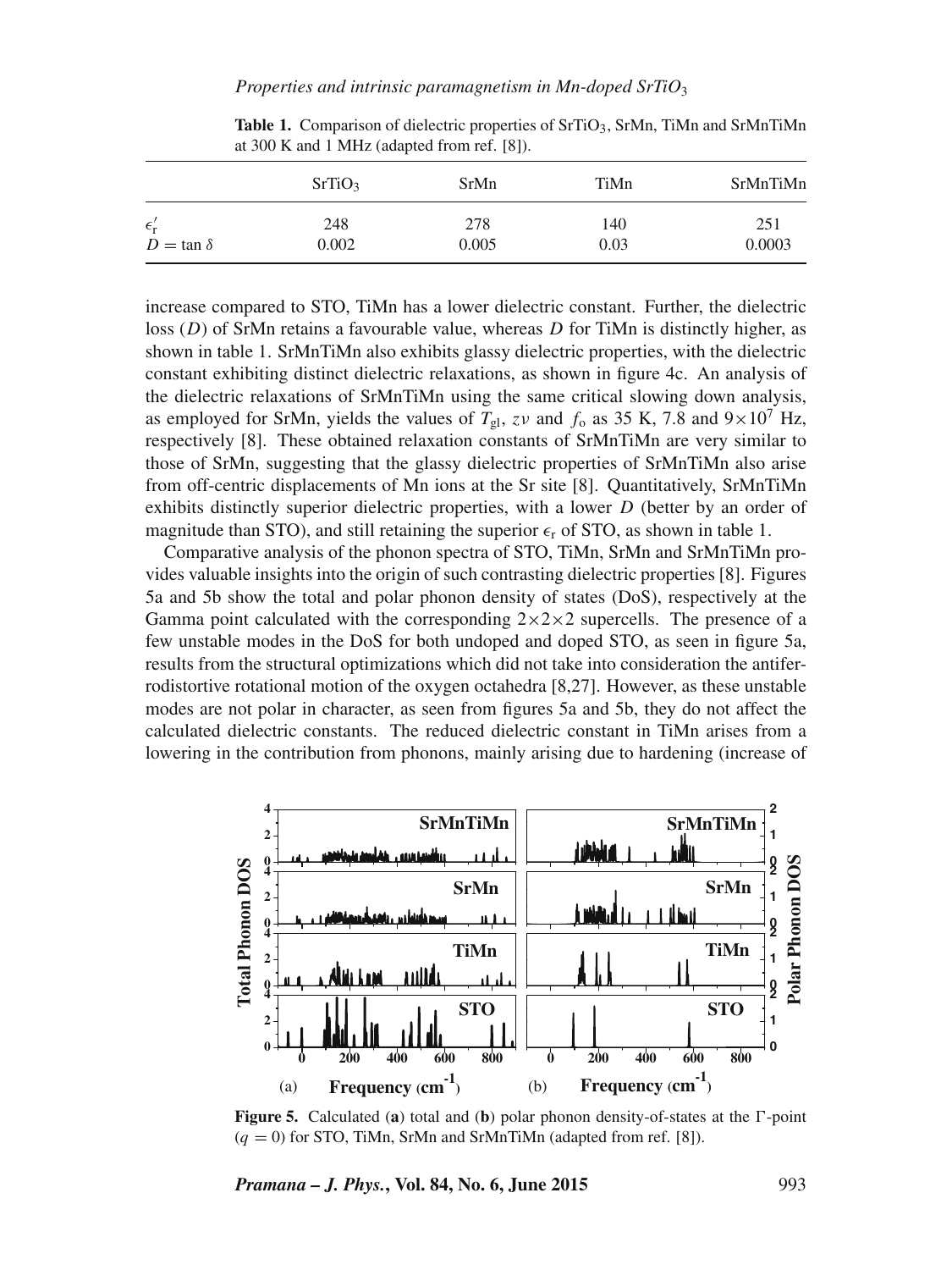energy) of phonons driven by the reduction of lattice parameters, and also from increased line broadenings of the IR-active modes due to the broken symmetry in TiMn. Similar effects also occur for SrMn. Further, there is an overall decrease of the Born-effective charges at Ti sites in SrMn as compared to TiMn, thereby leading to increased lowering of the phonon contributions to the dielectric constant in SrMn. Relaxation of the geometry leads to Mn ion off-centring at the Sr site in SrMn [8]. Interestingly, this off-centring gives rise to a large local dipole moment (∼3.9 Debye) in SrMn, which more than compensates for the reduced phononic contributions, thereby accounts for the observed larger dielectric constant values in SrMn, as observed in table 1. The vibration spectra of SrMn, with the presence of significant phonon mode couplings possibly lead to the emergence of the relaxor behaviour in SrMn. In SrMnTiMn, all these factors from both  $A$  and  $B$  site dopings contribute to its unique dielectric properties.

## 2.3 *Magnetic properties*

Magnetism in Mn-doped STO has recently attracted a lot of attention with both claims and counterclaims of the presence of intrinsic spontaneous magnetization in these systems. SrMn has been claimed to be an intrinsic multiglass, where, in addition to the dielectric glassiness, as shown in figure 4a, glassy magnetic properties were also identified around similar temperatures (∼40 K) as the onset of dielectric glassiness [22,23,28]. In sharp contrast to these magnetic results, our earlier detailed magnetic investigations [8] and more recent muon spin relaxation, EPR and magnetization studies [15,19,29] have revealed an essentially paramagnetic state without any kind of magnetic ordering down to the lowest temperature (∼10 K) in phase-pure SrMn samples. In support to the scenario of an extrinsic origin for the observed magnetization in SrMn samples, recent combined magnetization and transmission electron microscopy studies have traced the origin of such extrinsic magnetic signals to the presence of inhomogeneities with clear formation of impurity clusters in improperly processed samples [19].

The magnetization  $(M)$  of our SrMn and TiMn, as shown in the insets of figures 4a and 4b, were found to depend linearly on the applied magnetic field  $(H)$ . TiMn, similar to SrMn, also abstains from any kind of magnetic ordering down to the lowest temperature [8]. Instead, SrMnTiMn sample was seen to exhibit glassy magnetic properties [8], with a clear separation of field-cooled (FC) and zero-field-cooled (ZFC) magnetization data below the ordering temperature (as shown in figure 6a), a clear frequency dependence of the AC susceptibility data and absence of any observable feature in the specific heat around the magnetic ordering temperature [8,30]. Although both SrMn and SrMnTiMn samples exhibited similar dielectric properties, their contrasting magnetic properties clearly suggest decoupling between the dielectric and magnetic glassiness in SrMnTiMn. The decoupling between the dielectric and magnetic glassiness in SrMnTiMn is further evidenced by the absence of any observable magnetocapacitance, as shown in figure 4d [8]. Detailed and extensive structural, Raman and magnetization studies have clearly established the extrinsic origin of the observed glassy magnetization in SrMnTiMn, which was found to originate by the presence of extremely small quantities of Mn<sub>x</sub>O<sub>y</sub> impurity phases with x ∼ 3 and y ∼ 4 (size of the impurity crystallite ~ 17 nm) [8], which possibly were easily overlooked by standard characterization tools. Figure 6b shows the magnetization signals of various samples of SrMnTiMn which were prepared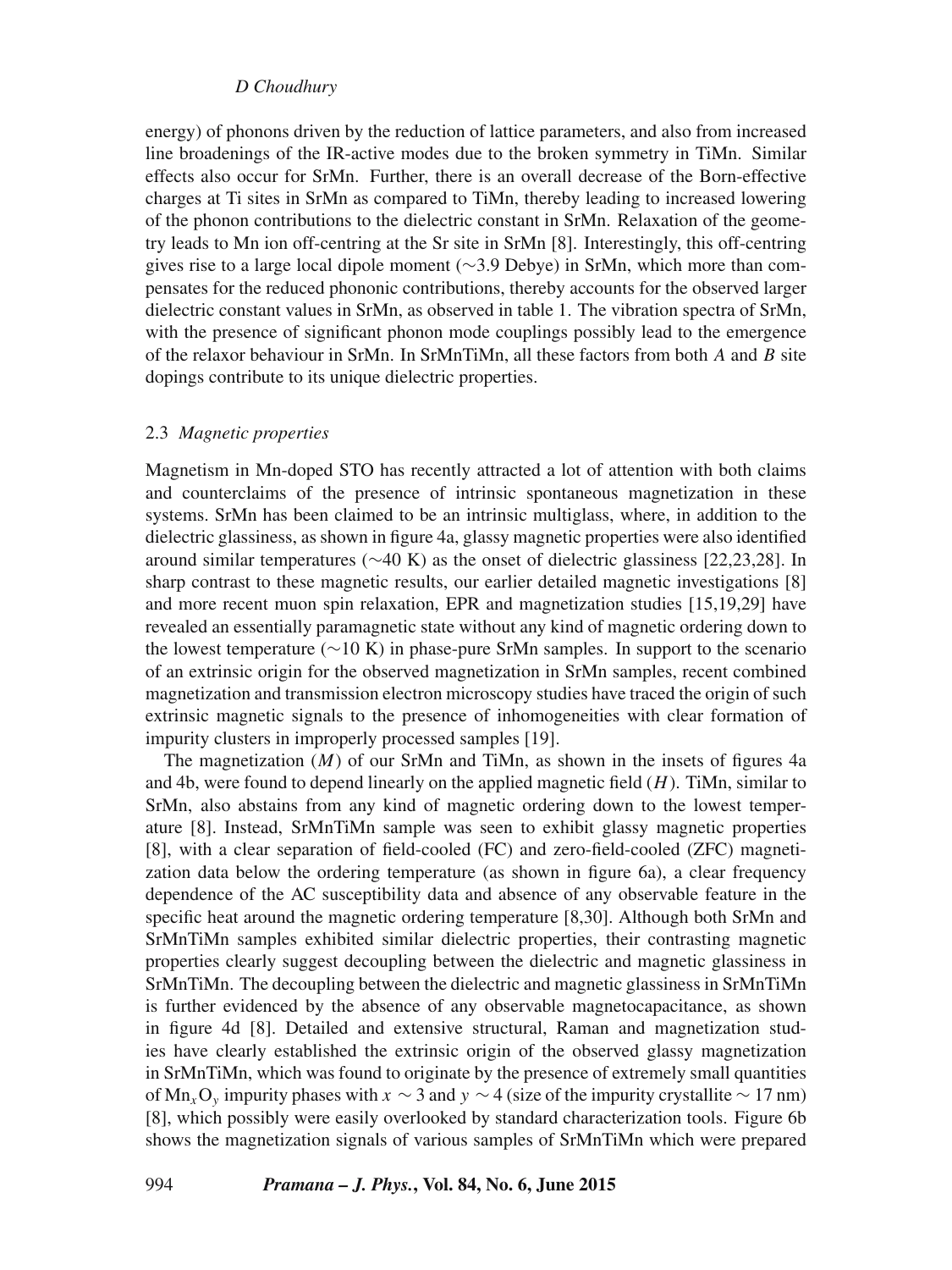

**Figure 6.** (**a**) Magnetization of SrMnTiMn collected in heating runs after cooling the sample in the presence (FC) or absence (ZFC) of a magnetic field. (**b**) FC magnetization of various samples of SrMnTiMn with their corresponding X-ray diffraction patterns (shown in the inset). A DC magnetic field of 100 Oe was used for these measurements (adapted from ref. [8]).

with the same target composition of  $Sr_{0.97}M_{n_{0.03}}Ti_{0.93}M_{n_{0.07}}O_3$ , and were found to have varying, though extremely minute, quantities of  $Mn<sub>3</sub>O<sub>4</sub>$  impurity phases (seen as a small peak around  $2\theta = 36^\circ$  in the corresponding XRD data when plotted in logarithmic scale as shown in the inset of figure 6b). Interestingly, the magnetization signal of these SrMn-TiMn samples were found to be intimately correlated with the corresponding amount of the  $Mn_3O_4$  impurity phases in them, as shown in figure 6b.  $Mn_3O_4$  nanoparticles, exchange-coupled with a naturally grown surface layer of  $MnO<sub>2</sub>$ , can give rise to spinglass magnetic properties [31]; Similar mechanism is probably behind the glassy magnetic properties observed in our SrMnTiMn and in the SrMn samples of refs [22] and [23].



**Figure 7.** (a) Resistance of  $SrTi<sub>0.99</sub>Mn<sub>0.01</sub>O<sub>2.96</sub>$  showing its metallicity down to the lowest temperature. (**b**) Isothermal magnetization of  $SrT_{10.99}Mn_{0.01}O_{2.96}$  at  $T = 10$ K (symbols) and corresponding paramagnetic Brillouin-function fit (solid line) to the experimental data (adapted from ref. [14]).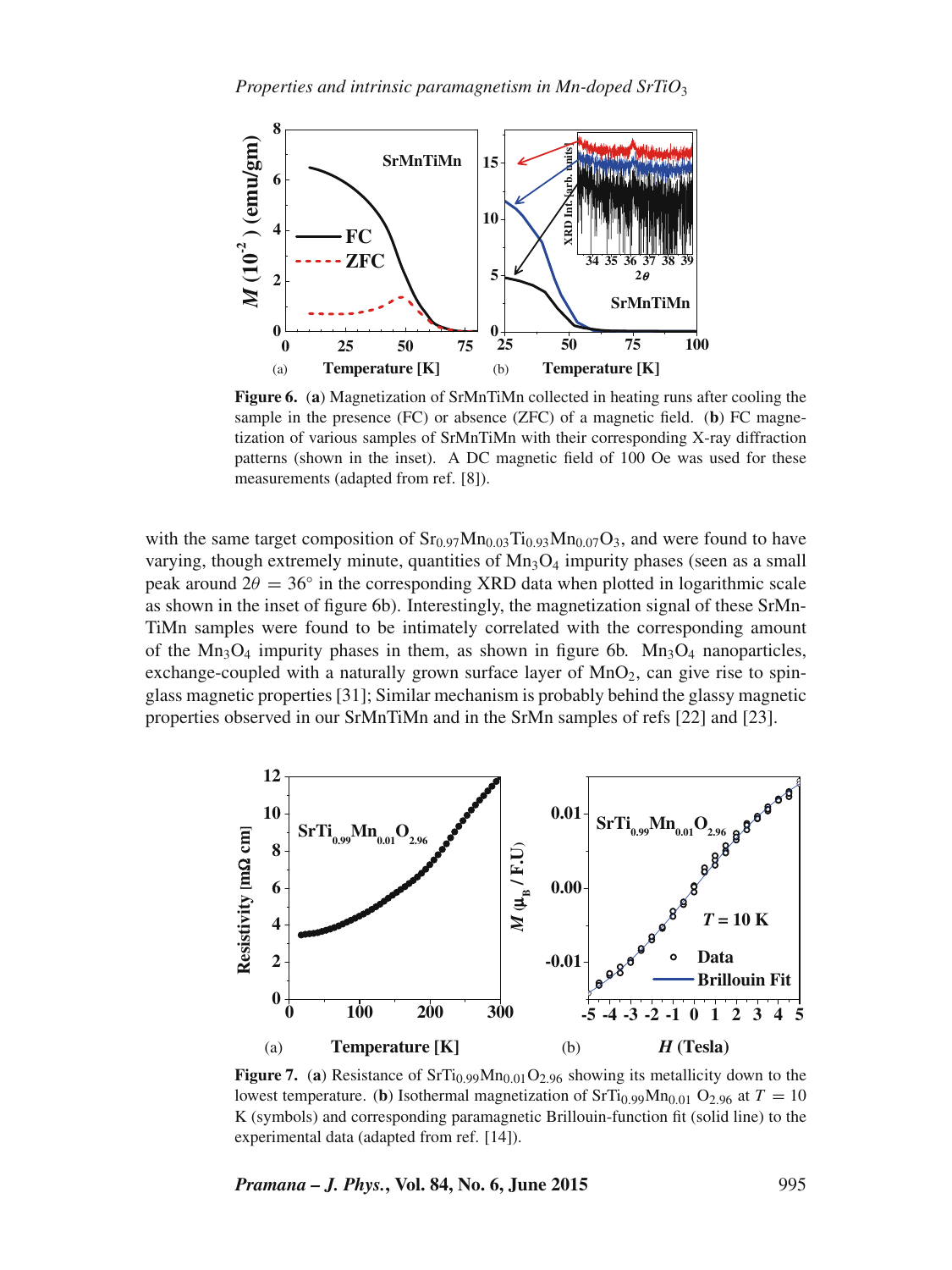In order to attain intrinsic magnetism in Mn-doped STO, charge carriers (electrons) were also doped in STO by the formation of oxygen vacancies [32] resulting in metallic ground states (as shown in figure 7a), as charge carriers are expected to mediate ferromagnetic coupling between localized magnetic moments through one of the several established mechanisms, such as double-exchange [33], RKKY [34–36] and kinetic stability [37]. Intrinsic paramagnetism was, however, observed even in the reduced metallic systems (as illustrated by the excellent agreement between the observed magnetization data and that simulated using paramagnetic Brillouin function in figure 7b) [14]. In sharp contrast, Middey *et al* [16] reported extremely weak ferromagnetism ( $\sim$ 0.04  $\mu_B$  per Mn ion) in the reduced Mn-doped STO, which was, however, suggested to have an extrinsic origin in ref. [14], possibly arising from Mn ion clustering.

## **3. Summary**

It has been demonstrated that Mn ions can be controllably doped in STO, with the site of doping being primarily decided from the nominal ionic off-stoichiometries. The site of Mn doping is seen to have a profound influence on the resultant dielectric properties, with the Sr-site-doped STO exhibiting relaxor dielectric properties, whereas the Ti-site-doped compound exhibiting quantum paraelectric properties, similar to the undoped STO. The relaxor dielectric properties of SrMn arises from Mn ion off-centring at the Sr site. The dual-doped compound, where Mn ions substitute both Sr and Ti sites, exhibits relaxor dielectric properties qualitatively similar to Sr-site-doped compound. In addition, it exhibits superior dielectric properties with much reduced dielectric loss ( $\sim$ 10<sup>-4</sup>) and large dielectric constant (∼250). Both Sr-site and Ti-site-doped compounds remain paramagnetic down to the lowest measurement temperature. The dual-site doped compound exhibits glassy magnetic properties in addition to glassy dielectric properties. However, the glassy magnetism is seen to have extrinsic origin. Mn-doped STO, when synthesized free of magnetic impurities, is observed to be paramagnetic.

## **Acknowledgements**

DC acknowledges exciting collaboration with S Mukherjee, P Mandal, A Sundaresan, U V Waghmare, S Bhattacharjee, R Mathieu, P Lazor, O Eriksson, B Sanyal, P Nordblad, A Sharma, S V Bhat, B Pal, O Karis, M Unnikrishnan and D D Sarma which contributed to most of the data and ideas presented in this review.

## **References**

- [1] J H Haeni, P Irvin, W Chang, R Uecker, P Reiche, Y L Li, S Choudhury, W Tian, M E Hawley, B Craigo, A K Tagantsev, X Q Pan, S K Streiffer, L Q Chen, S W Kirchoefer, J Levy and D G Schlom, *Nature* **430**, 758 (2004)
- [2] C S Koonce, M L Cohen, J F Schooley, W R Hosler and E R Pfeiffer, *Phys. Re*v*.* **163**, 380 (1967)
- [3] A Ohtomo and H Y Hwang, *Nature* **427**, 423 (2004)
- [4] L Li, C Richter, J Mannhart and R C Ashoori, *Nat. Phys.* **7**, 762 (2011)
- [5] J Inaba and T Katsufuji, *Phys. Re*v*. B* **72**, 052408 (2005)